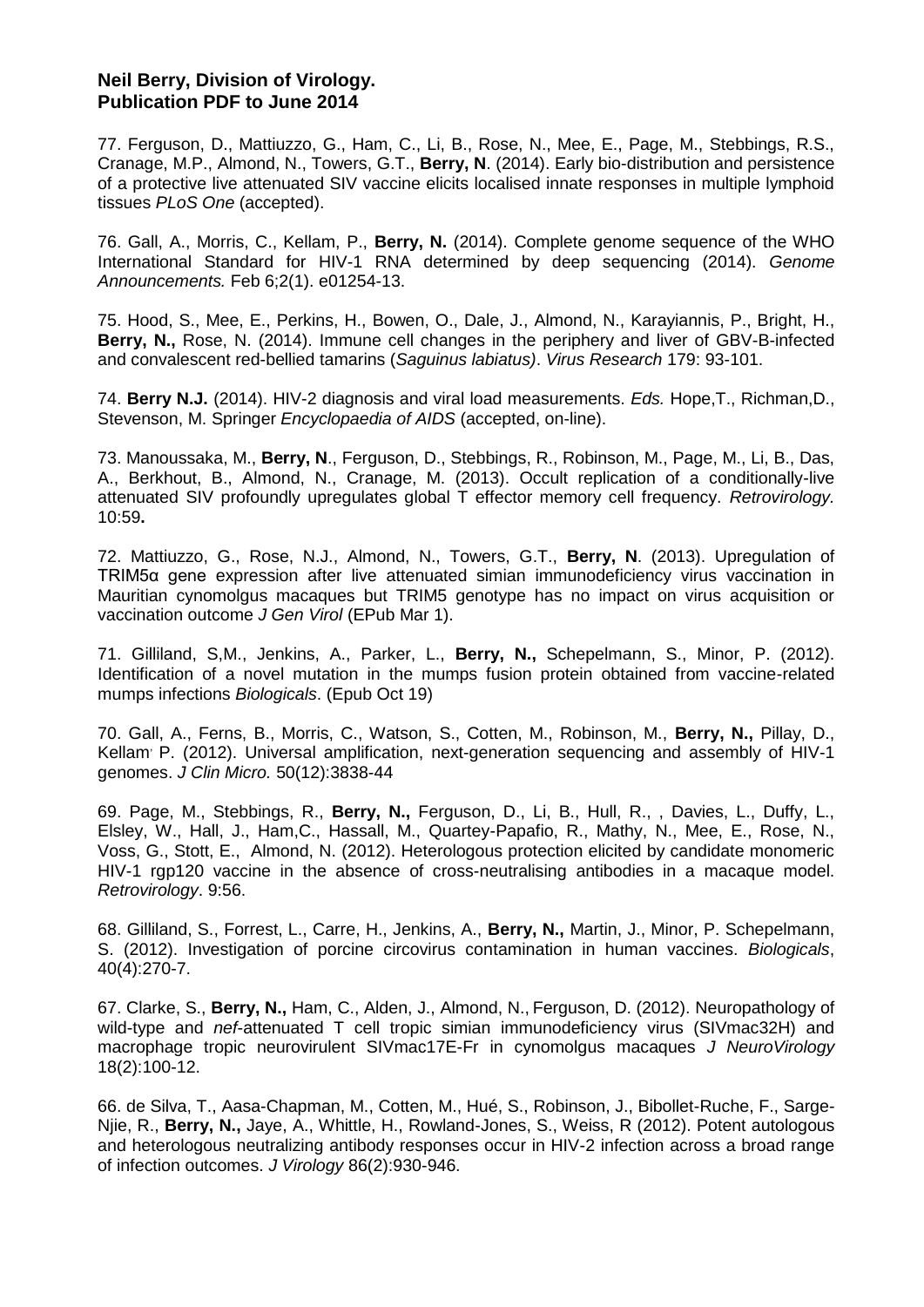65**. Berry, N.**, Marzetta, F., Towers, G.J., Rose, N.J. (2012) Diversity of TRIM5α and TRIM-cyp sequences in macaque species from different geographical origins. *Immunogenetics.* 64(4):267- 78

64. **Berry, N.,** Ham, C., Mee, E.T., Rose, N.J., Mattiuzzo, G., Jenkins, A., Page, M., Elsley,W, Robinson, M., Smith, D., Ferguson, D., Towers, G., Almond, N., Stebbings, R. (2011) Early potent protection against heterologous SIVsmE660 challenge following live attenuated SIV vaccination in Mauritian cynomolgus macaques. *PLoS ONE* 6(8), e23092

63. Holmes, H., **Berry, N.,** Heath, A., Morris, C. (2011). Preparation and evaluation of the 1st International Standard for the quantification of HIV-2 RNA in plasma. *J Vir Meths* 175(2):246-52.

62. **Berry, N.,** Herrera C., Cranage, M. (2011)**.** Detection, quantification and characterisation of HIV/SIV. Methods in Molecular Medicine. *Ed: Stevenson, J.* 665:133-60

61. Li B, **Berry N**, Ham C, Ferguson D, Smith D, Hall J, Page M, Quartey-Papafio R, Elsley W, Robinson M, Almond N, Stebbings R. (2011). [Vaccination with live attenuated simian](http://www.ncbi.nlm.nih.gov/pubmed/21291552)  [immunodeficiency virus causes dynamic changes in intestinal CD4+CCR5+ T cells.](http://www.ncbi.nlm.nih.gov/pubmed/21291552) *Retrovirology.* 8(1):8.

### **2005-2010**

60. Ham, C., Srinivasan, P., Thorstensson, R., Vershoor, E., Vagrouche, Z., Titti, F., Almond, N., **Berry, N.** (2010). An International multi-centre study to assess a panel of reference materials for SIV RNA quantification. *J Clin Micro.* 48(7):2582-5.

59. Mee, E., **Berry, N.**, Ham, C., Aubertin, A-M., Hall, J., Stebbings, R., Page, M., Almond, N., Rose, N.J. (2010). *Mhc* haplotype M3 is associated with early control of SHIVsbg infection in Mauritian cynomolgus macaques. *Tissue antigens* 76:223-229.

58. Schim van der Loeff, M., Larke, N., Kaye, S., **Berry, N.**, Ariyoshi, K., Alabi, A., Van Tienen, C., Leglidowicz, A., Njie, R.S., da Silva, Z., Jaye, A., Vincent, T., Rowland Jones, S., Aaby, P., Jaffar, S., Whittle, H. (2010).Undetectable plasma viral load predicts normal survival in HIV-2 infected people in a West African village. *Retrovirology* 19; 7:46

57. Mee, E., **Berry, N.,** Ham, C., Sauermann, U., Le Grand, R., Titti, F., Almond, N., Rose, N**.**  MHC haplotype H6 is associated with sustained control of SIVmac251 infection in Mauritian cynomolgus macaques. (2009). *Immunogenetics* 61; 327-339.

56. Wang, Y., Bergmeier, L.A., Stebbings, R., Seidl, T., Whittall, T., Singh, M., **Berry, N.,** Almond,N., Lehner, T. (2009). [Mucosal immunization in macaques upregulates the innate](http://www.ncbi.nlm.nih.gov/pubmed/19084567?ordinalpos=1&itool=EntrezSystem2.PEntrez.Pubmed.Pubmed_ResultsPanel.Pubmed_DefaultReportPanel.Pubmed_RVDocSum)  [APOBEC 3G anti-viral factor in CD4\(+\) memory T cells.](http://www.ncbi.nlm.nih.gov/pubmed/19084567?ordinalpos=1&itool=EntrezSystem2.PEntrez.Pubmed.Pubmed_ResultsPanel.Pubmed_DefaultReportPanel.Pubmed_RVDocSum) *Vaccine* 27:870-881

55. Morris, C., **Berry, N.,** Heath, A., Holmes, H. (2008). An International collaborative study to establish a replacement WHO International standard for HIV-1 RNA nucleic acid assays. *Vox Sanguinis*. 95; 218-225.

54. Cranage, M., Sharpe, S., Herrera, C., Cope, A., Dennis, M., **Berry, N.,** Ham, C., Heeney, J., Anton, P., McGowan, I., Shattock, R. (2008). Resistance to SIV rectal transmission and priming of T cell responses after local pre-exposure prophylaxis with tenofovir gel. *PLOS Medicine* 5 e 157.

53. **Berry, N.,** Stebbings, R., Ferguson, D., Ham, C., Alden, J., Brown, S., Jenkins, A., Clayton, A., Lines, J., Davis, L., Page , M., Hull, R., Stott, J., Almond, N. (2008). Resistance to superinfection of a vigorously replicating, uncloned stock of simian immunodeficiency virus (SIVmac251) stimulates replication of a live attenuated virus vaccine (SIVmacC8). *J. Gen Virol*. 89: 2240-2251.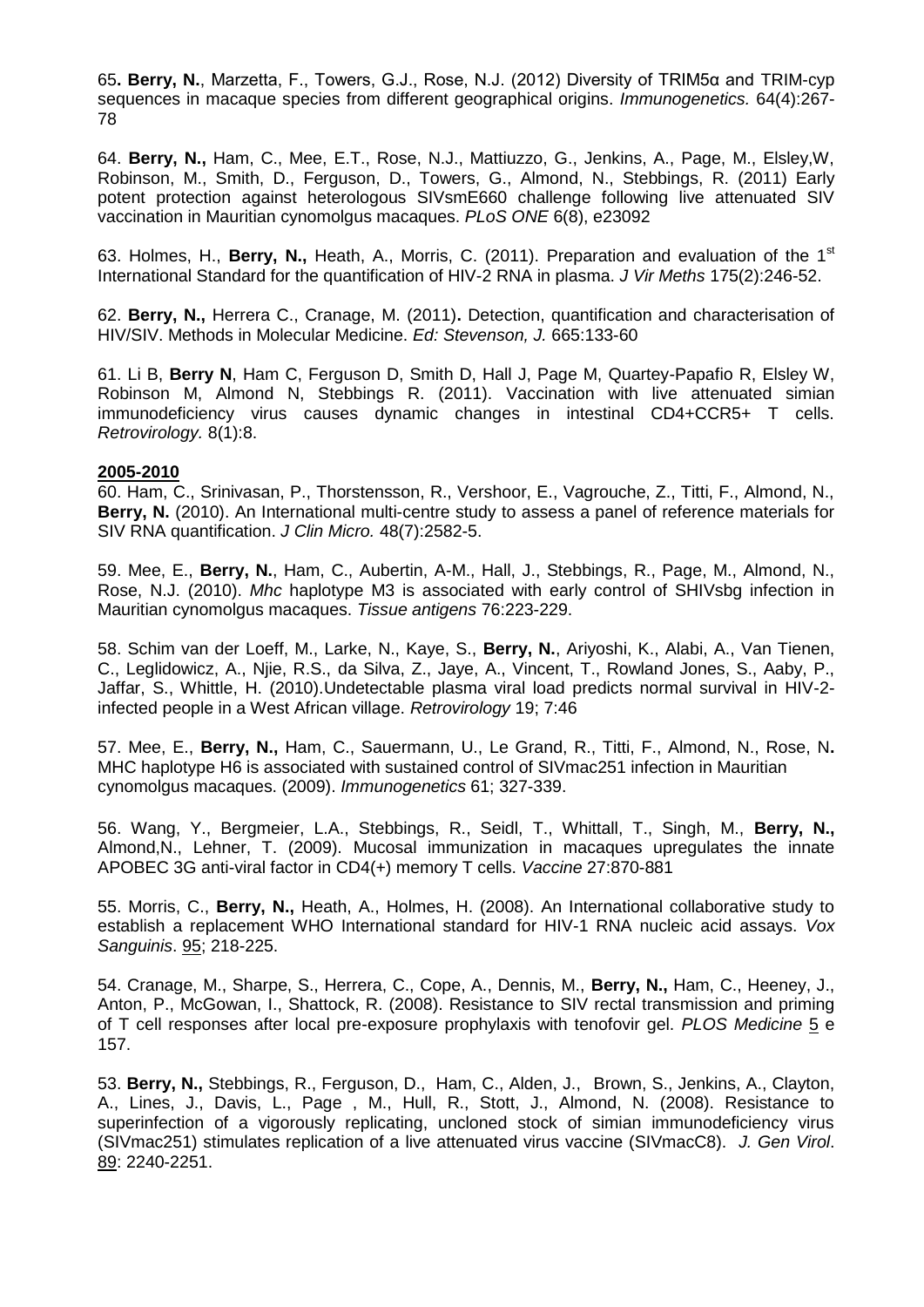52. Ferguson, D., Wade-Evans, A., Elsley, W., Sangster, R., Silvera, P., MacManus, S., Davis, G., Corcoran, T., **Berry, N.**, Brown, S., Cowie, J., Sethi, M., Hull, R., Stebbings, R., Stott, E., Almond, N. (2007). Preparation and characterisation of new challenge stocks of SIVmac32H/J5 following rapid passage of virus *in vivo. J Med Primatol*. 36: 131-142.

51**. Berry, N.,** Stebbings, R., Brown, S., Ahmed, R., Thorstensson, R., Christian, P., Elsley, W., Hull, R., Lines, J., Wade-Evans, A., Stott, E.J., Almond, N. (2007). Immunological responses and outcome of vaccination with recombinant modified vaccinia virus Ankara expressing structural and regulatory transgenes of simian immunodeficiency virus (SIVmac251/J5M) and modulatory effects of SIV replication upon challenge. *J Med Primatol*. 36: 80-94.

50. Corrigan, GE., Hansson, E., Mörner, A., **Berry, N.**, Källander, C., Thorstensson, R. (2006). Reverse transcriptase viral load correlates with RNA in SIV/SHIV infected macaques. *AIDS Res Hum Ret*. 22: 917-923.

### **2000-2005**

49. **Berry, N.,** Jenkins, A., Martin, J., Davis, C., Wood, D., Schild, G., Bottiger, M., Holmes, H., Minor, P., Almond, N. (2005). Mitochondrial DNA and retroviral RNA analyses of archival oral poliovirus materials: evidence of macaque nuclear sequences confirms substrate identity. *Vaccine.* 23: 1639-1648.

48. Stebbings, R., **Berry, N.,** Waldmann, H., Bird, P., Hale, G., Stott, J., North, D., Hull, R., Hall, J., Lines, J., Brown, S., D'Arcy, N., Davis, L., Edwards, C., Ferguson, D., Allen, J., Almond, N. (2005). CD8+ lymphocytes do not mediate early protection against superinfection by inoculation with a live attenuated simian immunodeficiency virus. *J Virol*. 79:12264-12272.

47. Jaffar, S., Schim van der Loeff, M., Eugen-Olsen, J.,Vincent, T., Sarje-Njie, R., Ngom, P-T., Meyer, M., **Berry, N.,** Aaby, P.,Whittle, H. (2005). Immunological predictors of survival in HIV-2 infected rural villagers in Guinea-Bissau. *AIDS Res Hum Ret* . 21: 560-564.

46. Stebbings, R., **Berry, N.,** Stott, J., Hull, R., Walker, B., Lines, J., Elsley, W., Brown, S, Wade-Evans, A., Davis, G., Cowie, J., Sethi, M., Almond, N. (2004). Vaccination with live attenuated simian immunodeficiency virus for 21 days protects against superinfection. *Virology*. 330: 249- 260.

45. Sharpe, S., Cope, A., Dowall, S., **Berry, N.,** Ham, C., Heeney, J., Hopkins, D., Easterbrook, L., Dennis, M., Almond, N., Cranage, M. (2004) Macaques infected long-term with attenuated simian immunodeficiency virus (SIVmac) remain resistant to superinfection despite declining cytotoxic T lymphocyte responses to an immunodominant epitope. *J Gen Virol.* 85: 2591-2602

44. Leuchte, N, **Berry, N.,** Köhler, B., Almond, N., LeGrand, R., Thorstensson, R., Titti, F., Sauermann, U. (2004). *MhcDRB*-sequences from cynomolgus macaques (*Macaca fascicularis*) of different origin. *Tissue Antigens* 63: 529-537.

43. Ariyoshi, K., **Berry, N.,** Cham, F, Jaffar S, Schim van der Loeff, M, Jobe, O, N'Gom, PT, Larsen O, Andersson S, Aaby P, Whittle H. (2004). Quantification of Human T-Lymphotropic Virus Type I (HTLV-I) proviral load in a rural West African population: no enhancement of Human Immunodeficiency Virus Type-2 pathogenesis but HTLV-1 proviral load relates to mortality. *J Infectious Disease* 188: 1648-1641.

42. Alabi A, Jaffar S, Ariyoshi K, Blanchard T, Schim van der Loeff M, Sabally S, Sarge-Njie R, Ngum PT, **Berry N**,Whittle H. (2003). Plasma viral load, CD4 cell percentage, HLA and survival of HIV-1, HIV-2, and dually infected Gambian patients.*AIDS*. 17 :1513-20.

41. Padua, E, Jenkins, A., Bootman, J., Paixo, M., Almond, N, **Berry, N.** (2003). Natural variation of the *nef* gene in human immunodeficiency virus type 2 infections in Portugal. *J Gen Virol* 84 : 1287-1299.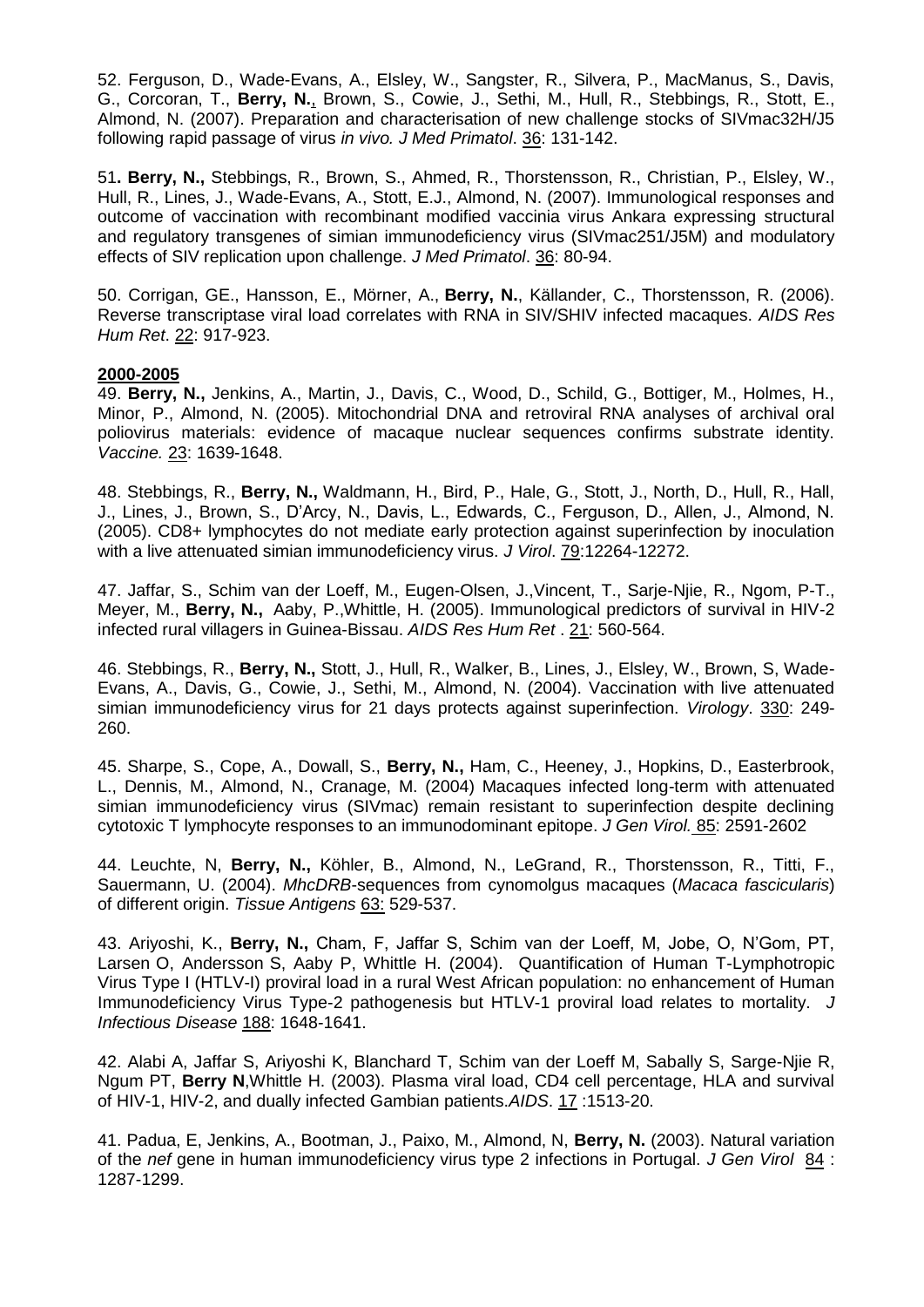40. Baylis, S., Shah, N., Jenkins, A., **Berry, N.,** Minor, P. (2003). Simian cytomegalovirus and contamination of oral poliovirus vaccines. *Biologicals* 31**:** 63-73.

39. Clarke, S, Almond, N, **Berry, N.** (2003). Simian immunodeficiency virus *nef* gene regulates the production of 2-LTR circles *in vivo*. *Virology.* 306: 100-108*.*

38. **Berry, NJ.**, Jaffar, S., Schim van der Loeff, M., Ariyoshi, K., Harding, E., N'Gom, P., Dias, F., Wilkins, A., Ricard, D., Aaby, P., Tedder, R., Whittle, H. (2002). Low level viraemia and high CD4% predict normal survival of a cohort of HIV-2-infected villagers. *AIDS Res Hum Ret.* 18: 1167-1173.

37. Stebbings R, Almond N, Stott E, Wade-Evans A, **Berry N,** Hull R, Lines J, Silvera P, Sangster R, Corcoran T, Rose J, Walker KB. (2002). Mechanisms of protection induced by attenuated Simian Immunodeficiency Virus. V: No anamnestic cytokine response to re-challenge. *Virology*. 296: 338-353.

36. Wade-Evans, AM, Stott, J., Hanke, T., Stebbings, R., **Berry, N.,** Lines, J., Sangster, R., Silvera, P., Walker, B., McManus, S., Davis, G., Cowie, J., Arnold, C., Hull, R., Almond, N. (2001). Specific proliferative T-cell responses and antibodies elicited by vaccination against simian immunodeficiency virus Nef do not confer protection against virus challenge. *AIDS Res Hum Ret.* 17: 1517-1526.

35. Smith, N., Shaw, T., **Berry, N.,** Vella, C., Okorafor, L., Taylor, D., Ainsworth, J., Choudhury, A., Daniels, R., El-Gadi, S., Fakoya, A., Moyle, G., Oxford, J., Ramlingham, G., Tedder, R., O'Shea, S., De Ruiter, A., Breuer, J. (2001). Antiretroviral therapy for HIV-2 infected patients. *J Infection*. 42: 126-133.

34. **Berry N,** Davis C, Jenkins A, Wood D, Minor P, Schild, G., Bottiger M, Holmes H, Almond N. (2001) Vaccine safety: Analysis of oral polio vaccine CHAT stocks. *Nature* 410: 1046-1047.

33. **Berry, N.J.,** Ariyoshi, K., Balfe, P., Tedder, R.S, Whittle, H. (2001). Sequence specificity of the human immunodeficiency virus type 2 (HIV-2) Long Terminal Repeat U3 region *in vivo* allows subtyping of the principal HIV-2 viral subtypes A and B. *AIDS Res Hum Ret.* 17: 263-267.

### **1995-2000**

32. Ariyoshi, K., Jaffar, S., Alabi, A., **Berry, NJ.**, Schim van der Loeff, M., Sabally, S., Ngom, P.T., Corrah, T., Tedder, R.S., Whittle, H. (2000). Plasma RNA viral load predicts the rate of CD4 T cell decline and death in HIV-2-infected patients in West Africa. *AIDS*, 14**:** 339-344.

31. MRC/Gambia Government/**UCL working group** on mother-to-child transmission of HIV (2000). Maternal plasma viral RNA levels determine marked differences in mother-to-child transmission rates of HIV-1 and HIV-2 in The Gambia. *AIDS* 14: 441-448.

30. **Berry, NJ.,** Tedder, R.S. (1999). HIV-1 and HIV-2 Molecular Diagnosis. *In: AIDS and the New Viruses. Ch13, 207-222. Eds: Weiss, R.A. Dalgliesh, G.* Academic Press

29. Bennett, J.M., Kaye, S., **Berry, NJ.,** Tedder, R. (1999). A quantitative PCR method for the assay of HIV-1 provirus load in peripheral blood mononuclear cells. *J.Virol. Meths*. 83:11-20.

28. Jobe, O., Ariyoshi, K., Marchant, A., Sabally, S., Corrah, T., **Berry, NJ.,** Jaffar, S., Whittle, H. (1999). Proviral load and immune functions in blood and lymph node during HIV-1 and HIV-2 infection. *Clinical and Experimental Immunology*. 116: 474-478.

27. Ariyoshi, K., Schim van der Loeff, M., **Berry, NJ.,** Jaffar, S., Whittle, H. (1999). Plasma HIV viral load in relation to seasonal *plasmodium falciparum* malaria. AIDS. 13: 1145-1146.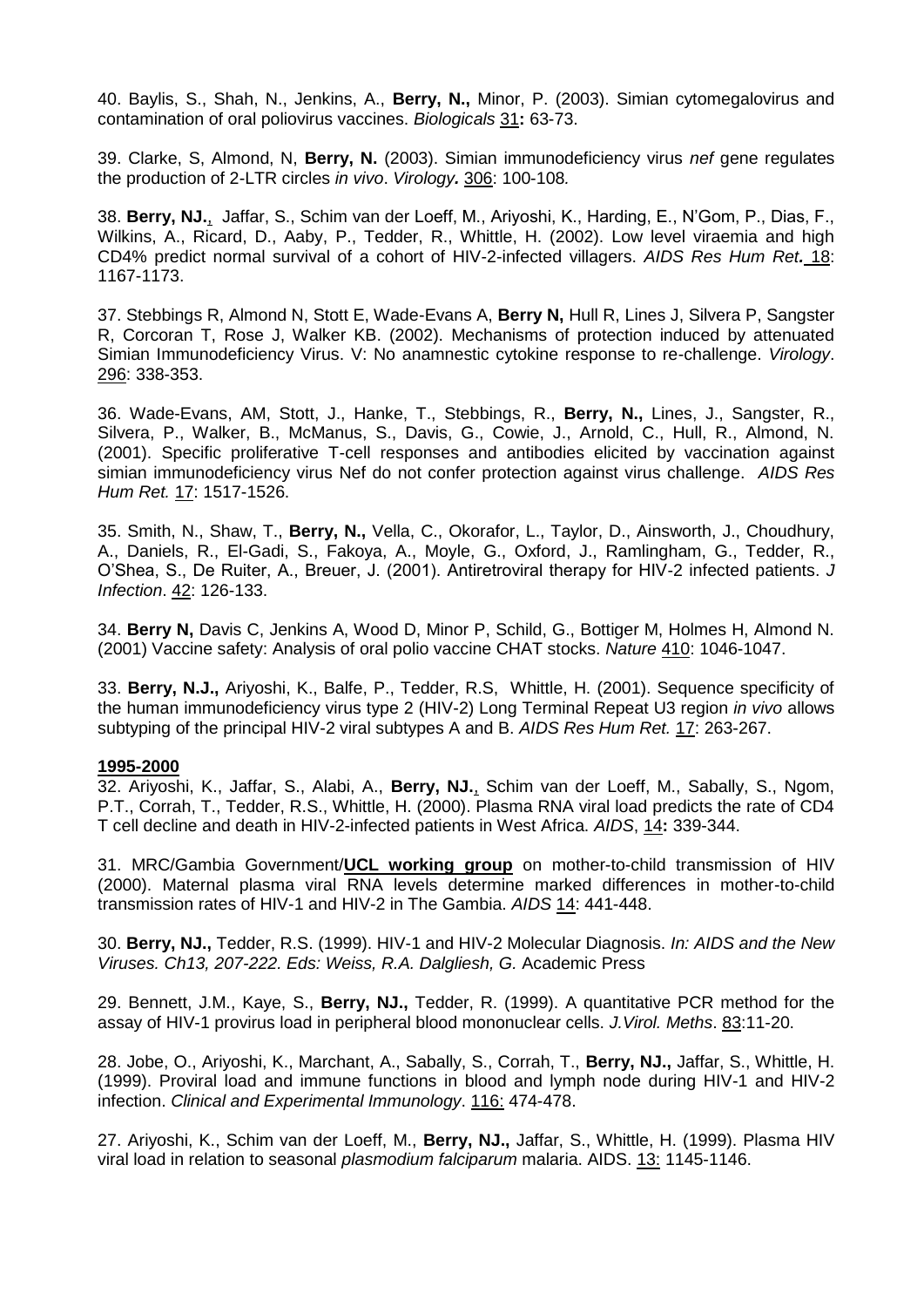26. **Berry, N.J.**, Ariyoshi, K., Jaffar, S., Sabally, S., Corrah, T., Tedder, R., Whittle, H. (1998). Low peripheral blood viral HIV-2 RNA in individuals with high CD4 percentage differentiates HIV-2 from HIV-1 infection. *J. Hum. Virol.* 1: 457-468.

25. Ariyoshi, K., Cham, F., **Berry, N.,** Harding, E., Sabally, S., N'Gom, P.T., Ishikawa, K., Jaffar, S., Corrah, T., Tedder, R., Whittle, H. (1998). Diagnosis of HIV-1 and HIV-2 dual infection using dilution analysis of type-specific antibody. *AIDS* 12: 2504-2505.

24. Smith, N., Kennedy, J., Bewley, S., O'Shea, du Mont, S., Breuer, J., **Berry, N.,** Breuer, J., DeRuiter, A. (1998). HIV-2 in pregnancy, to treat or not to treat? *Int. J. STD. AIDS*. 9: 246.

23. Aaby, P., Ariyoshi, K., Buckner, M., Jensen, H., **Berry, N.,** Wilkins, A., Ricard, D., Larsen, O., Dias, F., Melbye, M., Whittle, H (1996). Age of wife as a major determinant of male-to-female transmission of HIV-2 infection: a community study from rural West Africa. *AIDS*. 10: 1585-1590.

22. Ariyoshi, K., **Berry, N.J.**, Wilkins, A., Ricard, D., Aaby, P., Naucler, A., Ngom, P.T., Jobe, O., Jaffar, S., Dias, F., Tedder, R.S.,Whittle, H. (1996). A community-based study of HIV-2 proviral load in a rural village in West Africa. *J. Infectious Disease*. 173: 245-248.

21**. Berry, N.J.** (1996). Quantification of viral DNA by a nested PCR radiometric incorporation assay. In: PCR: *Essential techniques*.22-23 (Ed: J. Burke). Wiley and Sons, New York and Bios Scientific publishers (Oxford).

### **1990-1995**

20. **Berry, N.J.** (1995). HIV-2 infection. In Compendium of Infectious Diseases. *Eds*: Bentley, A., Davidson, R., Heyderman, R. and Zuckerman, M. *Curr. Med. Lit*. Royal Society of Medicine.120- 124.

19. Ariyoshi, K., Cham, F., **Berry, N.J.,** Corrah, T., Whittle, H. (1995). HIV-2-specific cytotoxic Tcell activity is inversely related to proviral load. *AIDS*. 9: 555-559.

18. **Berry, N.J.,** Ariyoshi, K., Jobe, O., Ngom, P.T., Corrah, T., Wilkins, A., Whittle, H., Tedder, R. (1994). HIV type 2 proviral load measured by quantitative polymerase chain reaction correlates with CD4+ lymphopaenia in HIV type 2-infected individuals. *AIDS. Res. Hum. Ret*. 10: 1031- 1037.

17. **Berry, N.J.** (1994). HIV-2 infection. *Curr. Med. Lit*. Royal Society of Medicine. 3:35-39

16**. Berry, N.J.,** Pepin, J., Gaye, I., Parker, D., Jarvill, M., Wilkins, A., Whittle, H., Tedder, R. (1993). Competitive EIA for anti-HIV-2 detection in The Gambia: Use as a screening assay and to identify possible dual infections. *J. Med.Virol.* 39**:** 101-108.

15. Mills, H., Burns, N., **Berry, N.J.**,Jones, I. (1992). Simple and efficient production of the core antigens of HIV-1, HIV-2 and simian immunodeficiency virus using pGEX expression vectors in *Escherichia coli*.(letter). *AIDS*. 6: 437-439.

14. Whittle, H., Egboga, A., Todd, J., Corrah, T., Wilkins, A., Demba, E., Morgan, G., Rolfe, M., **Berry, N.J.**,Tedder, R. (1992). Clinical and laboratory predictors of survival in Gambian patients with symptomatic HIV-1 or HIV-2 infection. AIDS. 6: 685-689.

13. Pepin, J., Dalby, M., Gaye, I., **Berry.N.J.,** Whittle, H. (1991). Long-term follow-up of subjects with an indeterminate HIV-2 Western blot. *AIDS.* 5: 1274-1275.

12. **Berry, N.J.**, Salker, R., Contreras, M., Barbara, J., Tedder, R. (1991). A comparison of four enzyme immunoassays for the simultaneous detection of HIV-1 and HIV-2-specific antibody*. J. Virol. Meths.* 34: 91-100.